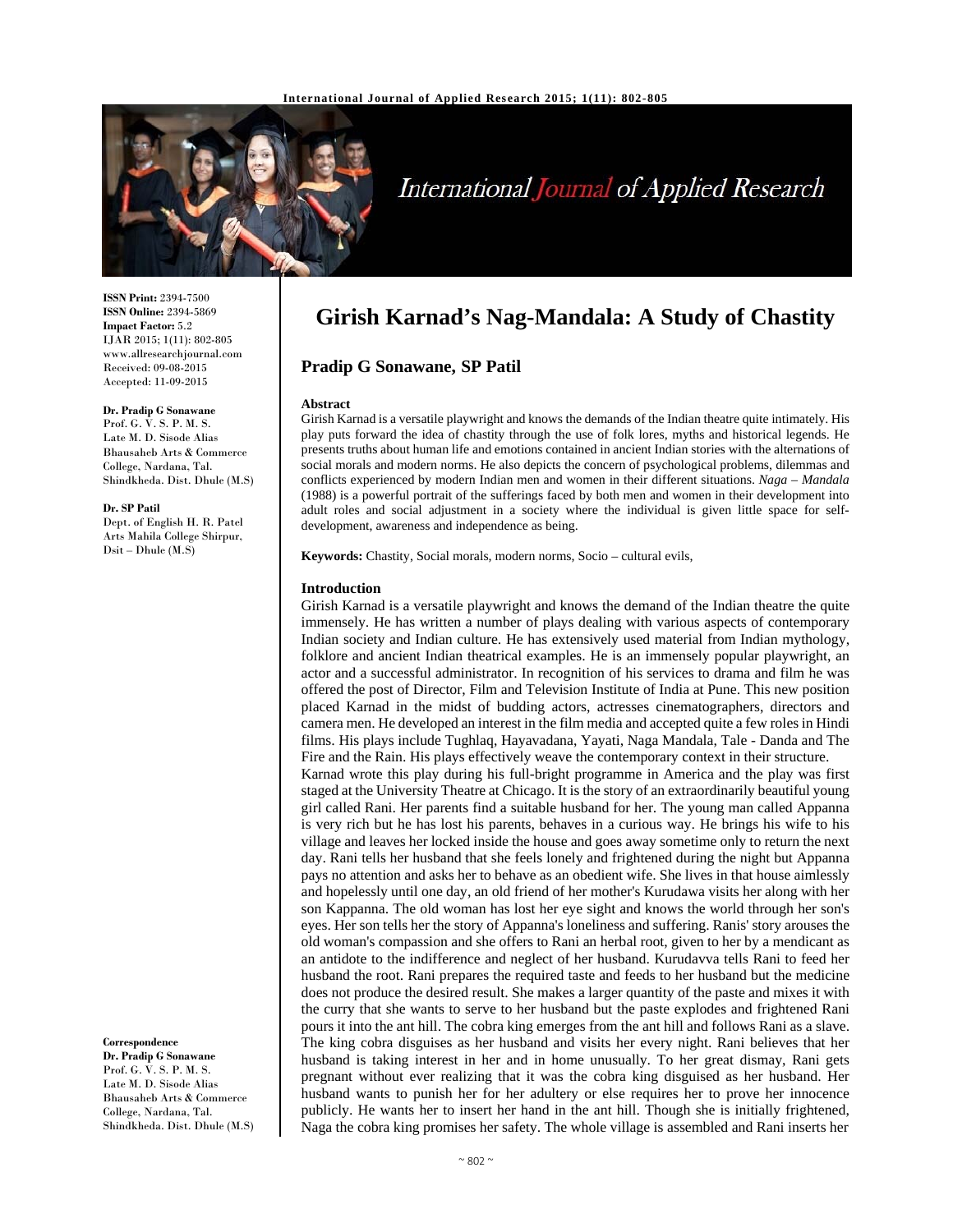hand in the ant hill and swiftly pulls out the cobra king. She declares an oath that she has never knows any other male except her husband and the cobra king. Her innocence is proved and they live happily. Her husband believes that she is gifted with divine powers and that she is no less than a Goddess. She has the power to tame the cobra.

As Karnad informs in his Introduction, the source material of the *Naga-Mandala* comes from a folk tale that he heard from A.K. Ramanujan. *Naga-Mandala* is the story of a young girl, Rani, newly married to Appanna, and their gradual understanding of the role, function and responsibilities of the institution of marriage. This story is presented in the play by a woman narrator that the stranger, a writer himself, enters in to their conversation, and listens to a 'New' tale that has just escaped from an old woman's head.

Like Jean Anouilh, Girish Karnad makes use of myths and folk forms in his plays to expel socio-cultural evils. He says:

*The energy of folk thane comes from the fact that although it seems in upheld traditional values, it also the means of questioning these valves, of making theme literary stand on their head. [The plays of Girish Karnad, 251]* 

In *Naga-Mandala* Girish Karnad arises a question on the concept of 'Chastity<sup>1</sup> which is such a value invented by patriarchal culture and accepted by women. It is one of the most powerful cultures that have enslaved women for ages since the down of patriarchy The Ramayana in which Sita undergoes the fire to prove her chastity to Rama. Every mother along with father enslaves her daughters to patriarchy by teaching them verbally and non-verbally which brings an unbearable social stigma.

The 'flame' begins her story of Rani and Appanna. The young girl misses her parents, feels home-sick and lonely while Appanna comes home only in the day, asks for food, stays for some time and then goes away. Every night he visits the concubine, which reflects his awareness of the bio-logical aspect of sex. The next day before Appanna leaves, she expresses about her loneliness in the night, at that time Appanna replied that, "What is there to be scared of? Just keep to yourself. No one will bother you "Again Rani tries to woo his mind, then Appana says:

*Appanna look, I don't like idle chatter Don's question me. Do as you are Told. I'll be back tomorrow for lunch"? [Naga-Mandala, 7]* 

This initial stage is painful for Rani, who is still very attached to her parents. The pain and loneliness of Rani are emphasized by the narrator, drawing attention to her emotional state; Appanna treats her as if she were a non-human being, without any feeling and a robot cook following his oral instructions. As Apppanna treats her with contempt, aggression and mistrust he locks her in the room.

One day Kurudavva and her son Kappanna come to her. *She*  talks to Rani and she learns that Appanna still visits his concubine though he has a beautiful wife. So she gives Rani a piece of aphrodisiac root and instructs her to grind root and mix it in Appanna food thus, problem will be solved. When Appanna comes, Kurudovva and Kappanna express her wish to talk to Rani. He says:

*Appanna: She won't take to anyone. And No one need talk to her" [Naga-Mandala, 14]*

It is clear that Appanna does not want Rani to come into contact with other people and to know more. While he enjoys extra-marital sex, he does not allow her to enjoy even the affection of others. He mercilessly keeps her starved to affection and love which are indispensable for the growth of human mind. This solitary confinement of Rani by Appanna in the house symbolizes the chastity felt of the middle Ages. Rani mixes the paste of the aphrodisiac root in the curry. As the curry turns red and she throws it on the anthill in front of house. A king cobra, called Naga, consumes the aphrodisiac post and falls in love with Rani. He assumes the form of Appanna and visits Rani at night. He takes pity on Rani for her pathetic condition and showers parental affection on her. All her pent up sorrow bursts out.

 Rani cannot comprehend the situation since Appanna cannot be so affectionate and compassionate. Yet she willingly suspends her disbelief and enjoys the concern and affection of Naga who is in the guise of Appanna. She feels happy and secure in his company. She becomes bold enough to talk to him and falls asleep in his embraced. Naga is happy about his success. He lays her gently down on the bed. He becomes a cobra and leaves her.

Appanna comes in the morning next day. He unlocks the door and steps in, Rani comes out running and laughing, obviously thinking that hardships have ended as Aappanna changed for better. But she learns that she is wrong.

*Rani: But when did you go away? I am....... [freezes when she sees The expression of distasts on his face] [Naga-Mandala, 21]* 

Thus, she becomes frigid again. As usual, after lunch, Appanna leaves. It gets dark. Naga comes out of the anthill and fights with dog. He kills dog to stop the disturbance to Rani's sleep: but he gets injured in that fight. Then he enters the house through the draub and assumes the form of Appanna. He sees Rani, smiles and sits on her bed. She is not sure whether she is dreaming. The gentleness and warmth of Naga (Appanna to her) is incomprehensible to her. Then Naga assures her that what she sees is real, not a figment of her imagination.

| Rani:                       | You talk so nicely at night. But        |
|-----------------------------|-----------------------------------------|
| Curing the day only have to |                                         |
| Open my mouth and you hiss  |                                         |
|                             | Like $\ldots$ $\ldots$ stupid snbcke? - |
| [Naga-Mandala, 22]          |                                         |

She beds sorrowful and says that she can say nothing it he spins riddles like this. Naga knows that his identity will be revealed unless he suppresses her reason and intuition by using patriarchal authority,

| Naga: | I am afraid 'that' is how it is going   |
|-------|-----------------------------------------|
|       | To be. Like! that' during the day, Like |
|       | 'that' at night. Don't ask me why?      |
| Rani: | I Won't [Naga-Mandala, 23]              |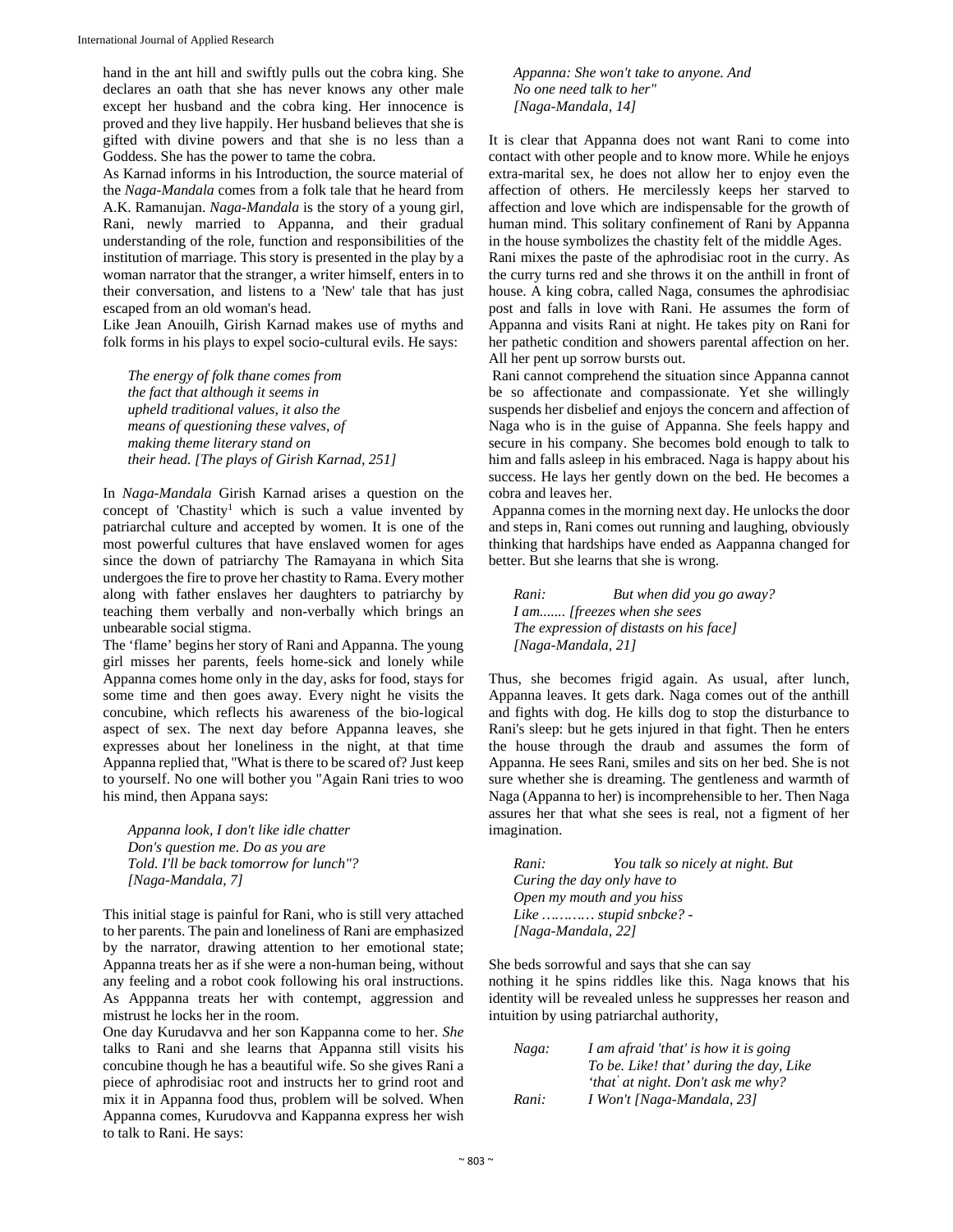This shows how the men of patriarchal culture

suppress the intellect of women and how their Ignorance gives men the freedom of doing whatever they like. Thus, male chauvinists are able to prove that women are foolish and ignorant. This injunction of Naga proves to be so powerful that Rani does not know the real Identity of Naga until Appanna sleeps with her.

Rani moves into Naga's arms as a child *men* he invites her to sleep in his lap she sees wounds on his cheeks and so she brings the minor box for ointment. She sees an image of a cobra instead of her husband in the mirror and screams with fright. She says, by miming, that she has seen a cobra in the mirror. Then she touches his wounds and finds his blood peculiarly cold.

Rani in her happiness forgets everything. She does not realize what Naga is doing to her until he completes love-making At once, she goes to a corner away from him and starts weeping. She feels that sex is mean and sinful. Naga is astonished at her erotic ignorance. He takes her and explains her that sex is natural and enjoyable but; not sinful. He makes a long speech, giving examples to justify love-making. She expresses her unhappiness over his going out. Before leaving, he repeats his injunction that she should not ask why his behavior at night is different from that during the day. She accepts it like a dumb animal. She cannot suspect Naga's identity in the bed because Appanna has never made love to her.

Naga visits Rani every night. He cures her of frigidity with affection, patience and fact. Naga here functions as a male sex sunogale in curing Rani of frigidity. Rani starts enjoying erotic pleasures. After five months one day she says she is happy because she has a concrete evidence that her happiness is not a fantasy.

| Rani: | I have definite evidence to prove I |
|-------|-------------------------------------|
|       | Was not fantasizing.                |
| Naga: | What evidence? :                    |
| Rani: | lam pregnant. ? [Naga-Mandala, 30]  |

Naga is not happy because her pregnancy can reveal his identity; he does not know what to do. He just asks her to keep it secret from him as long as possible. She feels utterly confused and helpless because she can neither hide the pregnancy of five months nor have it aborted. She must have thought that the man is mystery.

The next day, Appanna discovers that Rani is pregnant. Since he has never slept with her he knows that she has committed adultery. This infuriates him and he pushes, kicks, and curses her.

| Appanna: | Aren's you ashamed b admit         |
|----------|------------------------------------|
|          | It you harlot? locked you in       |
|          | And yet you mangier to find a      |
|          | Loves! Tell me who did you go to   |
|          | With your sari off?                |
| Rani:    | 1 swear to you I haven't done      |
|          | Anything wrong. [Naga-Mandala, 33] |

Appanna does not accept her innocence, He cannot understand the shame that she has caused him. He drags her out and tries to throw a huge stone at her to smash her illegitimate child to be born. At the moment, the cobra (Naga) comes out and hisses loudly. Appanna throws the stone at the snake which escapes into the anthill. Rani at once gets in and balls the door behind her. He demands her to open the door and she does not obey her husband in order to escape his wrath. He goes out to request the village elders to sit in judgment and punish her severely. That night Naga comes and finds her crying. He sits nearby Rani and asks:

| Rani: | why are you humiliating me like this?     |
|-------|-------------------------------------------|
|       | Why are you stripping me naked in         |
|       | front?                                    |
|       | Of the whole village? Why don't you kill? |
|       | Me instead? [Naga-Mandala, 35]            |

He says that the trial by the elders cannot be avoided and he advises her to take the snake ordeal. He assures her that everything will be all right,

| Naga: | don't worry. Your husband will |
|-------|--------------------------------|
|       | Become your slave tomorrow.    |
|       | You will get all you have ever |
|       | Wanted? [Naga-Mandala, 35]     |

### Then, the village elders sit in judgment the

next day. They listen to Appanna and Rani.They ask Rani to prove her chastity, by taking the oath while holding a red-hot iron rod. But she requests them to permit her to take the snake ordeal. They concede to her request. She puts her hand in the anthill and takes the cobra out. While holding it, she says that she has never touched anybody other than her husband and the cobra. The cobra slides up her shoulders and spreads its -hood like an umbrella over her head. It sways its hood gently for a while, moves over her shoulder like a garland and goes into the anthill. Rani stares with confusion while people prostrate before her and praise her.

| Eider- 1:  | A miracle! Amiracle!               |
|------------|------------------------------------|
| Elder- II: | She is not a woman. She is         |
|            | a divine being! [Naga-Mandala, 39] |

While Appanna stands uncomprehending. The people take Rani and Appanna in a Palanquin in their house. The couple is taken in procession to their house. Appanna also balls at her feet and says:

| Appanna: | <i>Forgive me, I am a sinner.</i> |
|----------|-----------------------------------|
|          | I was blind [Naga-Mandala, 40]    |

On the Day of Judgment, she comes to know that Naga in the guise of Appanna has been with her all these nights. She expresses her gratitude to Naga for all the help by making her son cremate the dead cobra who commits suicide. Appanna also concedes to her request that their son should not only light the funeral prayer of Naga but also perform the annual rituals every year.

Naga-Mandala is to be conceded as a feminist play, it questions the patriarchal moral code which demands the faithfulness of a woman to her husband; but not the faithfulness of a man to his wife. This is accepted not only by men but also by women, Appanna openly and unashamedly commits adultery but nobody objects to it; the village elders who sit in judgment don't find any fault with him, nobody believes in the innocence of Rani. She sleeps with liaga without knowing it. She does not discover the identity of Naga who assumes Appanna's form by using his magical power. As a typical woman, she is frigid and despises sex. What she craves for his affection which Naga gives her in plenty by